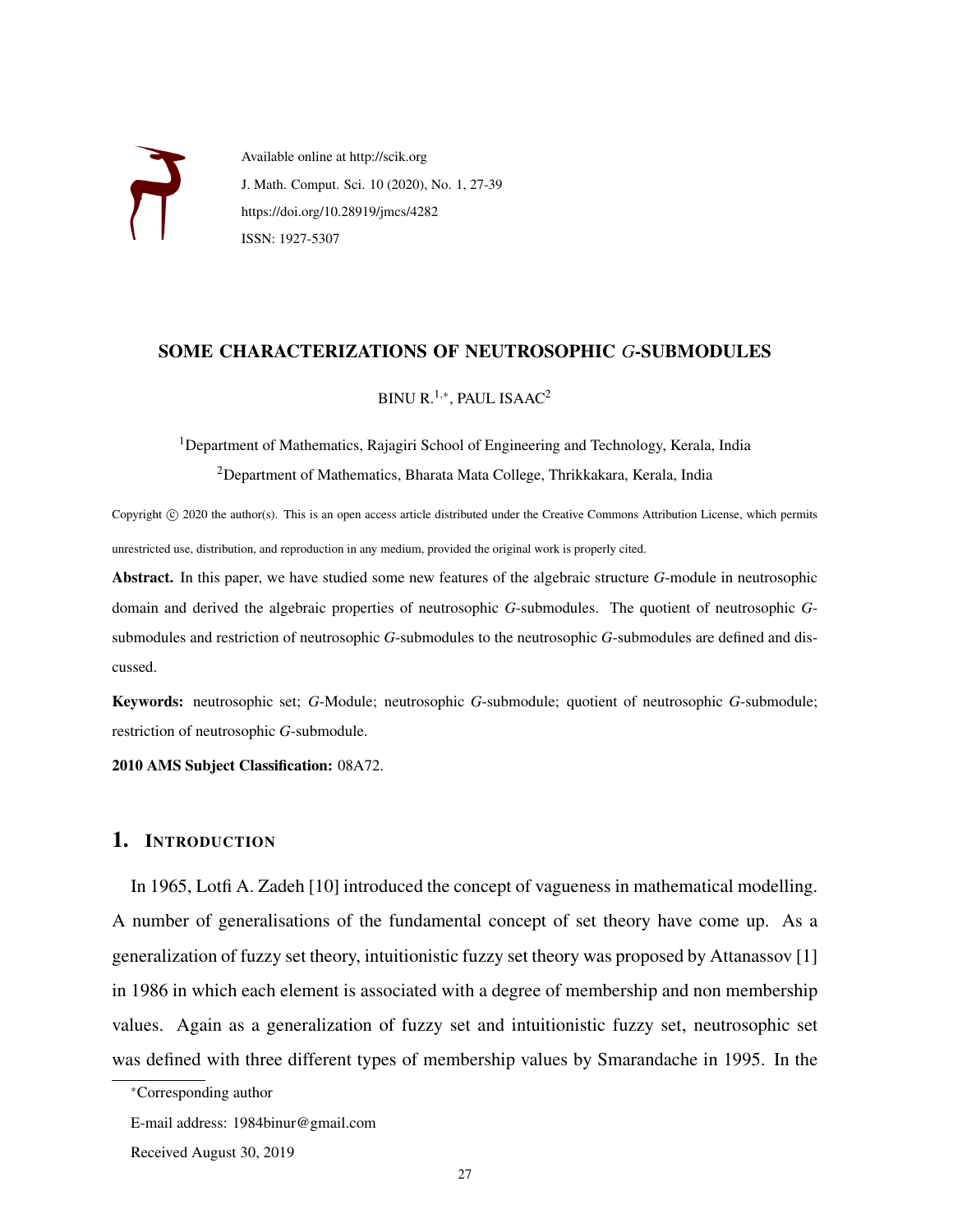#### 28 BINU R., PAUL ISAAC

real world, the practical problems are related with incomplete, indeterminate and inconsistent informations. Neutrosophic set is a powerful tool and most appropriate frame work for dealing with incomplete, indeterminate and inconsistent information.

The algebraic structure of set theory dealing with uncertainty has been studied by some authors. In 1971, Azriel Rosenfield presented a seminal paper on fuzzy subgroup and W.J. Liu developed the concept of fuzzy normal subgroup and fuzzy sub ring. Combining neutrosophic set theory with abstract algebra is an emerging trend in the area of mathematical research. Neutrosophic algebraic structures and its properties give us a strong mathematical background to explain applied mathematical concepts in engineering, data mining and economics. Here we deal with *G* modules in the domain of of neutrosophic set. Neutrosophy is a new branch of philosophy and logic which studies the origin and features of Neutralities in nature. Each proposition in neutrosophic logic is approximated to have the percentage of truth (T), the percentage of indeterminacy (I) and the percentage of falsity (F).

### 2. PRELIMINARIES

Definition 2.1. [3] Let (*G*,∗) be a group. A vector space *M* over the field *K* is called a *Gmodule* if for every *g* ∈ *G* and *m* ∈ *M*;  $\exists$  a product (called the action of *G* on *M*), *g* · *m* ∈ *M* which satisfies the following axioms;

- (1)  $1_G \cdot m = m$ ;  $\forall m \in M$  ( $1_G$  being the identity element of *G*)
- (2)  $(g * h) \cdot m = g \cdot (h \cdot m); \forall m \in M \text{ and } g, h \in G$
- (3)  $g \cdot (k_1m_1 + k_2m_2) = k_1(g \cdot m_1) + k_2(g \cdot m_2); \forall k_1, k_2 \in K; m_1, m_2 \in M; g \in G.$

**Example 2.1.** [5] Let  $G = \{1, -1, i, -i\}$  and  $M = \mathbb{C}^n$ ;  $(n \ge 1)$ . Then *M* is a vector space over  $\mathbb C$  and under the usual addition and multiplication of complex numbers we can show that *M* is a *G*-module.

Definition 2.2. [4] Let *M* be a *G*-module. A vector subspace *N* of *M* is a *G-submodule* if *N* is also a *G*-module under the same action of *G*.

**Definition 2.3.** [4] Let M and  $M^*$  be G modules. A mapping  $f : M \to M^*$  is called a G module *homomorphism if it satisfies the following conditions*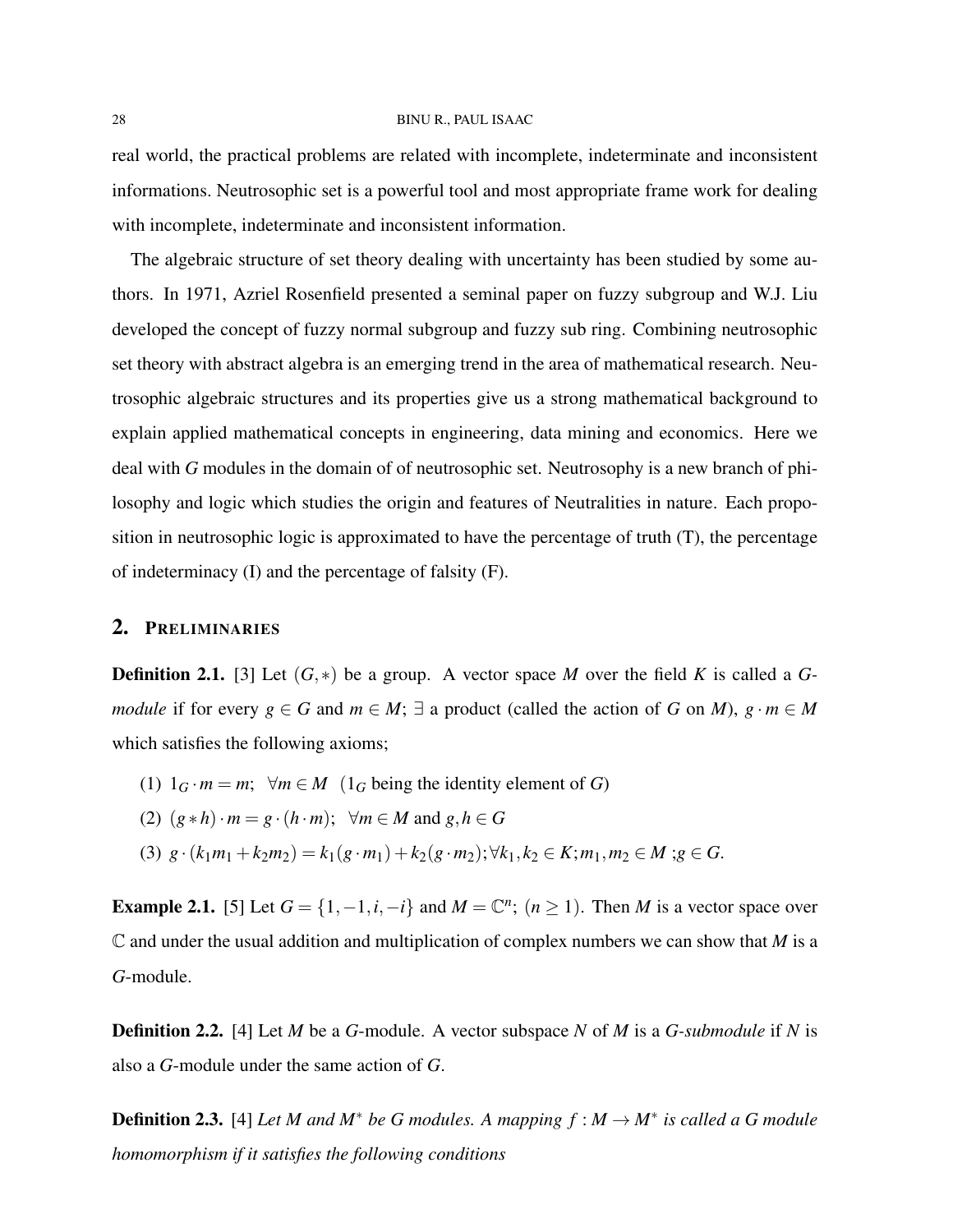(1)  $f(am_1 + bm_2) = af(m_1) + bf(m_2)$ *(2) f*(*gm*) = *g f*(*m*) ∀ *a*,*b* ∈ *F*,*m*1,*m*<sup>2</sup> ∈ *M*,*g* ∈ *G*

**Definition 2.4.** [8] *Let M and M<sup>\*</sup> be G modules and let*  $f : M \to M^*$  *be a G module homomorphism. Then*

$$
Ker\ f = \{m \in M : f(m) = 0^*\}
$$

*is a G -submodule of M and*

$$
Im\ f = \{f(m) : m \in M\}
$$

*is a G -submodule of M*<sup>∗</sup> *.*

Definition 2.5. [8] *Let M be a G module and N be a G-submodule of M. Then the quotient module*  $M/N = \{x + N : x \in M\}$  *under the action*  $g(x + N) = gx + N$  *is also a G-module.* 

Definition 2.6. [9] *A Neutrosophic set A on the universal set X is defined as*

$$
A = \{(x, t_A(x), i_A(x), f_A(x)) : x \in X\}
$$

*where*  $t_A$ ,  $i_A$ ,  $f_A$  :  $X \rightarrow (-0, 1^+)$ . The three components  $t_A$ ,  $i_A$  and  $f_A$  represent membership value *(Percentage of truth), indeterminacy (Percentage of indeterminacy) and non membership value (Percentage of falsity) respectively. These components are functions of non standard unit interval*  $(-0, 1^+)$ *.* 

**Remark 2.1.** [9] *If*  $t_A$ ,  $i_A$ ,  $f_A$  :  $X \rightarrow [0,1]$ *, then A is known as single valued neutrosophic set (SVNS).*

Definition 2.7. [6, 9] *Let A and B be two Neutrosophic sets on X. Then A is contained in B, denoted as*  $A \subseteq B$  *if and only if*  $A(x) \le B(x) \forall x \in X$ *, this means that* 

$$
t_A(x) \le t_B(x), i_A(x) \le i_B(x), f_A(x) \ge f_B(x)
$$

**Definition 2.8.** [9] *The complement of A* = { $(x, t_A(x), i_A(x), f_A(x))$  :  $x \in X$ } *is denoted by*  $A^C$ *and defined as*  $A^C = \{(x, f_A(x), 1 - i_A(x), t_A(x)) : x \in X\}$  *and*  $(A^C)^C = A$ 

Definition 2.9. [2, 9] *Let A and B be two Neutrosophic sets of X*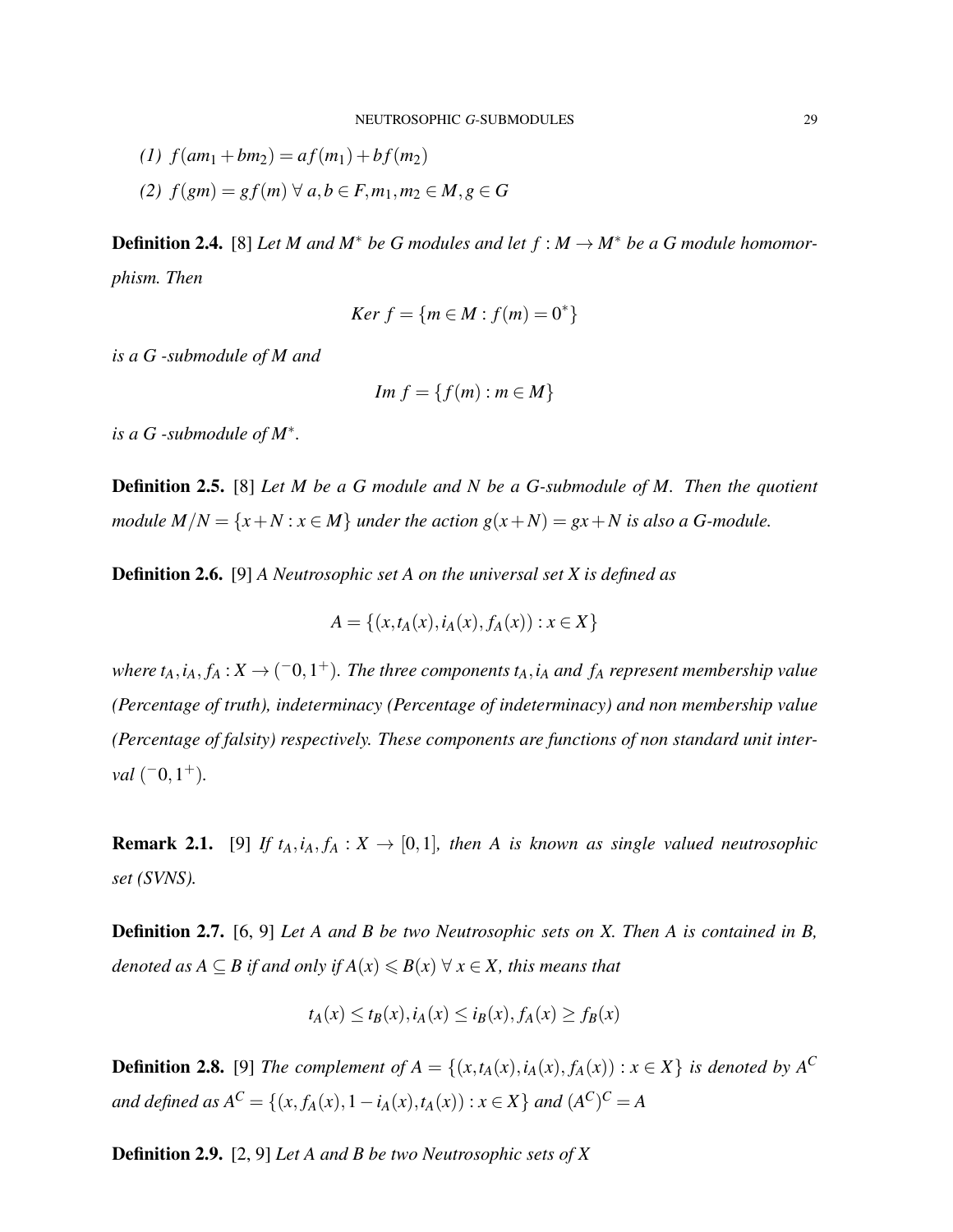*(1) The union C of A and B is denoted by C* = *A*∪*B and defined as*

$$
C(x) = A(x) \vee B(x)
$$

where  $C(x) = \{(x,t_C(x), i_C(x), f_C(x)) : x \in X\}$  where  $t_C(x) = t_A(x) \vee t_B(x)$ ,  $i_C(x) = i_A(x) \vee t_B(x)$  $i_B(x)$  *and*  $f_C(x) = f_A(x) \land f_B(x)$ 

*(2) The intersection C of A and B is denoted by C* = *A*∩*B and is defined as*

$$
C(x) = A(x) \wedge B(x)
$$

where 
$$
C(x) = \{(x, t_C(x), i_C(x), f_C(x)) : x \in X\}
$$
 where  $t_C(x) = t_A(x) \wedge t_B(x)$ ,  $i_C(x) = i_A(x) \wedge i_B(x)$  and  $f_C(x) = f_A(x) \vee f_B(x)$ .

**Definition 2.10.** [2] Let A,B be neutrosophic sets on module M. Then their sum  $A + B$  is a *neutrosophic set on M, defined as follows*

$$
t_{A+B}(x) = \sqrt{\{t_A(y) \land t_B(z)|x = y + z, y, z \in M\}}
$$
  

$$
i_{A+B}(x) = \sqrt{\{t_A(y) \land i_B(z)|x = y + z, y, z \in M\}}
$$
  

$$
f_{A+B}(x) = \land \{f_A(y) \lor f_B(z)|x = y + z, y, z \in M\}
$$

**Definition 2.11.** [7] *For any neutrosophic subset*  $A = \{(x, t_A(x), i_A(x), f_A(x)) : x \in X\}$ *, the support A*<sup>∗</sup> *of the neutrosophic set A can be defined as*

$$
A^* = \{x \in X : t_A(x) > 0, i_A(x) > 0, f_A(x) < 1\}.
$$

## 3. NEUTROSOPHIC *G*- SUBMODULE

Definition 3.1. *Let G be a group and M be a G module over a field F. A neutrosphic Gsubmodule is a neutrosophic set*  $A = \{(x, t_A(x), i_A(x), f_A(x)) : x \in M\}$  *in M such that the following conditions are satisfied.*

$$
(1) tA(ax + by) \ge tA(x) \land tA(y)
$$
  
\n
$$
iA(ax + by) \ge iA(x) \land iA(y)
$$
  
\n
$$
fA(ax + by) \le fA(x) \lor fA(y), \forall x, y \in M, a, b \in F
$$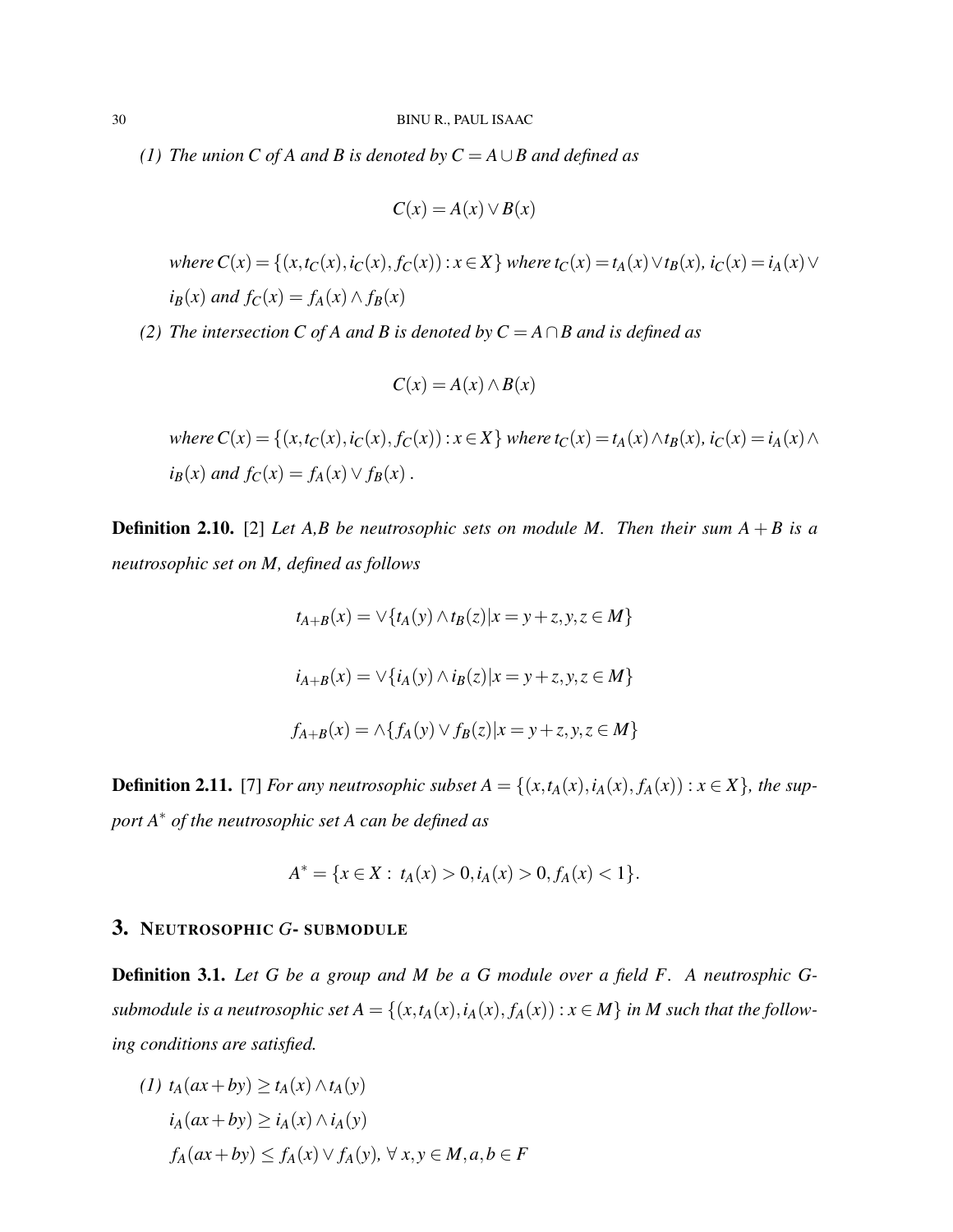(2) 
$$
t_A(gm) \ge t_A(m)
$$
  
\n $i_A(gm) \ge i_A(m)$   
\n $f_A(gm) \le f_A(m) \ \forall \ g \in G, m \in M$ 

Remark 3.1. Let *A* be a neutrosophic *G*-submodule of a *G*-module *M*, then it is obvious that

 $t_A(0) \ge t_A(m), i_A(0) \ge i_A(m)$  *and*  $f_A(0) \le f_A(m) \ \forall \ m \in M$ .

Proposition 3.1. *Let M be a G -module over F and A be neutrosophic G-submodule of M.Then the support A*<sup>∗</sup> *is a G-su module of M.*

*Proof.* Let  $x, y \in A^*$ ,  $a, b \in K$ ,  $g \in G$  then

$$
t_A(x) > 0, i_A(x) > 0, f_A(x) < 1
$$
  

$$
t_A(y) > 0, i_A(y) > 0, f_A(y) < 1
$$

Then by definition of neutrosophic *G*-submodule

$$
t_A(ax + by) \ge t_A(x) \wedge t_A(y) \ge 0.
$$
  

$$
i_A(ax + by) \ge i_A(x) \wedge i_A(y) \ge 0.
$$
  

$$
f_A(ax + by) \le f_A(x) \vee f_A(y) \le 1.
$$

Therefore  $ax + by \in A^*$ 

Now consider  $t_A(gx) \ge t_A(x) \ge 0$ . Similarly  $i_A(gx) \ge i_A(x) \ge 0$  and  $f_A(gx) \le f_A(x) \le 1$ . Therefore  $gx \in A^*$ . Hence  $A^*$  is a *G*-sub module of *M*.

 $\Box$ 

Definition 3.2. *Let A<sup>i</sup>* , *i* ∈ *J be an arbitrary non empty family of neutrosophic set of G-module M, then*

$$
(1) \bigcap_{i \in J} A_i = \{x, t_{\bigcap_{i \in J} A_i}(x), i_{\bigcap_{i \in J} A_i}(x), f_{\bigcap_{i \in J} A_i}(x) : x \in M\} \text{ where}
$$
\n
$$
t_{\bigcap_{i \in J} A_i}(x) = \bigwedge_{i \in J} t_{A_i}(x)
$$
\n
$$
i_{\bigcap_{i \in J} A_i}(x) = \bigwedge_{i \in J} i_{A_i}(x)
$$
\n
$$
f_{\bigcap_{i \in J} A_i}(x) = \bigvee_{i \in J} f_{A_i}(x)
$$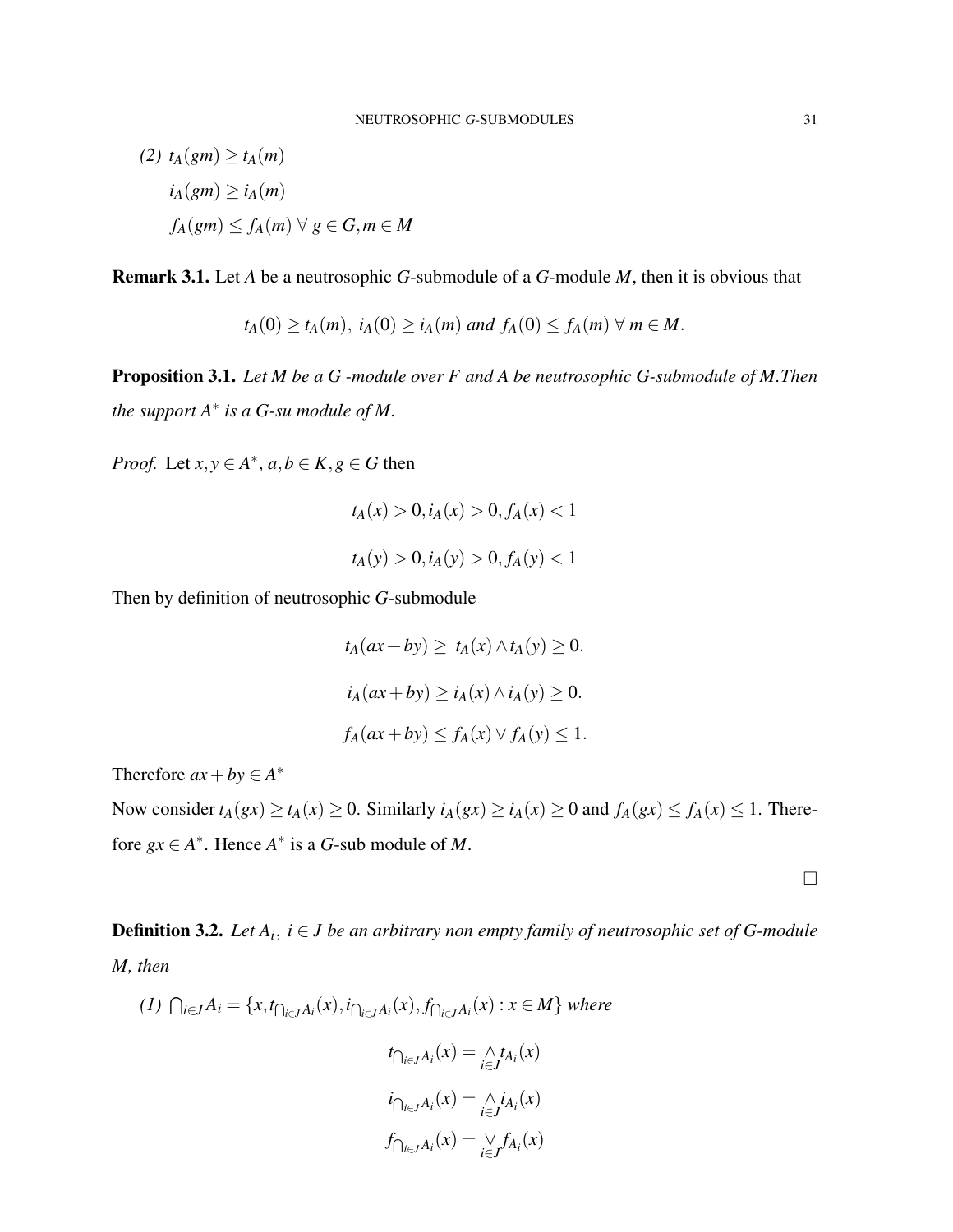(2) 
$$
\bigcup_{i \in J} A_i = \{x, t_{\bigcup_{i \in J} A_i}(x), i_{\bigcup_{i \in J} A_i}(x), f_{\bigcup_{i \in J} A_i}(x) : x \in M\}
$$
 where  

$$
t_{\bigcup_{i \in J} A_i}(x) = \bigvee_{i \in J} t_{A_i}(x)
$$

$$
i_{\bigcup_{i \in J} A_i}(x) = \bigvee_{i \in J} i_{A_i}(x)
$$

$$
f_{\bigcup_{i \in J} A_i}(x) = \bigwedge_{i \in J} f_{A_i}(x)
$$

Theorem 3.1. *Let M be a G module over F and A*, *B be two neutrosophic G- submodules of M. Then A*∩*B is also a neutrosophic G-submodule of M.*

*Proof.* Let  $x, y \in M$  and  $a, b \in F$ , 'then

$$
t_{A\cap B}(ax + by) = t_A(ax + by) \wedge t_B(ax + by)
$$
  
\n
$$
\geq \{t_A(x) \wedge t_A(y)\} \wedge \{t_B(x) \wedge t_B(y)\}
$$
  
\n
$$
= \{t_A(x) \wedge t_B(x)\} \wedge \{t_A(y) \wedge t_B(y)\}
$$
  
\n
$$
= t_{A\cap B}(x) \wedge t_{A\cap B}(y)
$$

Similarly

$$
i_{A \cap B}(ax + by) \ge i_{A \cap B}(x) \land i_{A \cap B}(y)
$$

$$
f_{A \cap B}(ax + by) \le f_{A \cap B}(x) \lor f_{A \cap B}(y)
$$

For  $g \in G$ ,

$$
t_{A \cap B}(gx) = t_A(gx) \wedge t_B(gx)
$$
  
\n
$$
\geq t_A(x) \wedge t_B(x)
$$
  
\n
$$
= t_{A \cap B}(x)
$$

Similarly

$$
i_{A \cap B}(gx) \ge i_{A \cap B}(x)
$$
  

$$
f_{A \cap B}(gx) \le f_{A \cap B}(x)
$$

Hence  $A \cap B$  is neutrosophic *G* module on *M*.

**Corollary.** Let *M* be a *G* module over *F* and  $\{A_i : i = 1, 2, ..., n\}$  be a family of neutrosophic *G*module of *M*. Then  $M = \bigcap_{i=1}^{n} Ai$  is also neutrosophic *G*-submodule of *M*.

$$
\qquad \qquad \Box
$$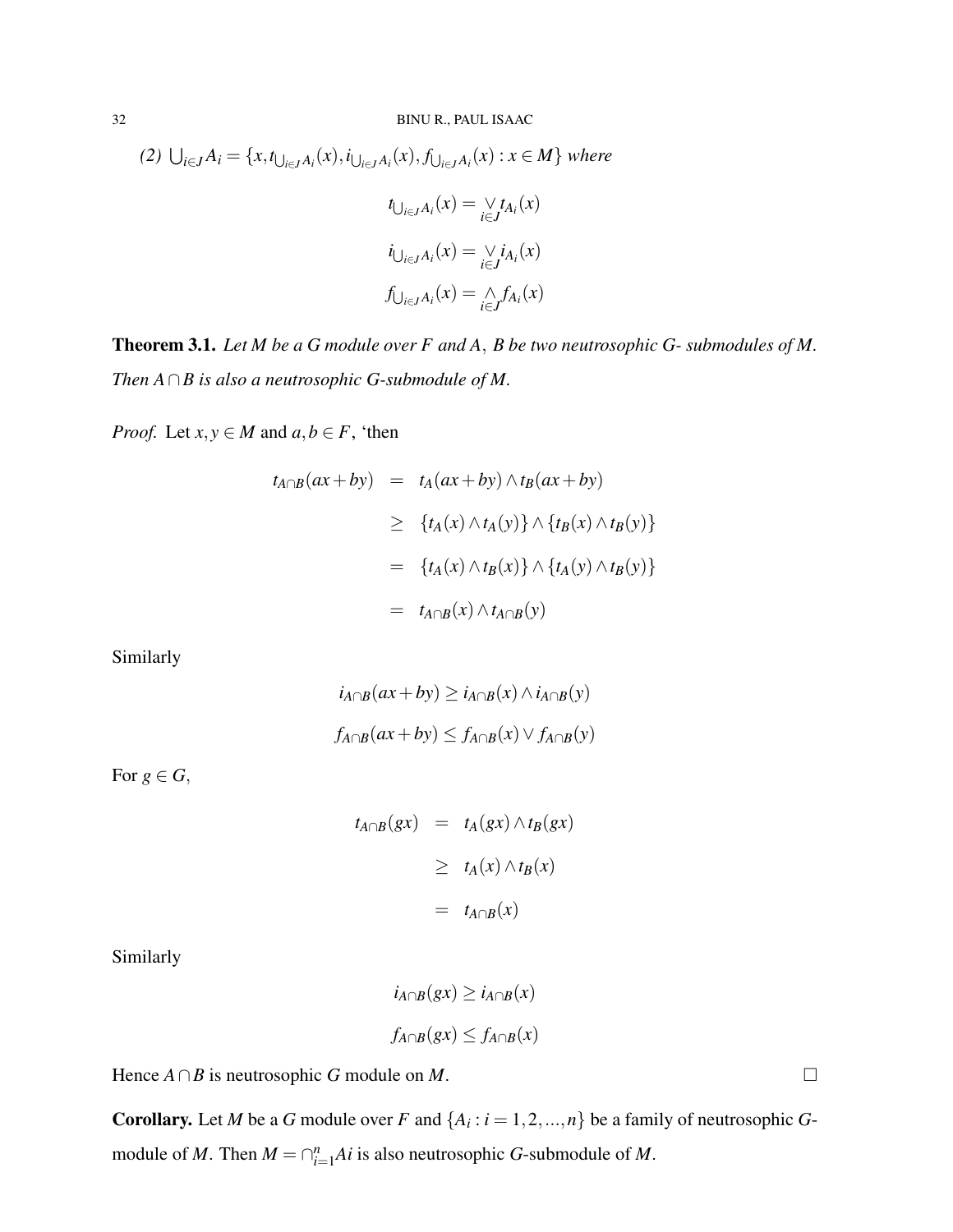Theorem 3.2. *Let M*<sup>1</sup> *and M*2*be G -modules over F and A*,*B be neutrosophic G-submodules of*  $M_1$  *and*  $M_2$  *respectively. Then*  $A \times B$  *is also neutrosophic G-submodule of*  $M_1 \times M_2$ .

*Proof.* Let  $x = (x_1, y_1), y = (x_2, y_2) \in M_1 \times M_2$  where  $x_1, x_2 \in M_1$ ,  $y_1, y_2 \in M_2$  and  $a, b \in F$ , then

$$
t_{A \times B}(ax + by) = t_{A \times B}\{a(x_1, y_1) + b(x_2, y_2)\}
$$
  
\n
$$
= t_{A \times B}\{(ax_1 + bx_2, ay_1 + by_2)\}
$$
  
\n
$$
= t_A(ax_1 + bx_2) \wedge t_B(ay_1 + by_2)
$$
  
\n
$$
\geq \{t_A(x_1) \wedge t_A(x_2)\} \wedge \{t_B(y_1) \wedge t_B(y_2)\}
$$
  
\n
$$
= \{t_A(x_1) \wedge t_B(y_1)\} \wedge \{t_A(x_2) \wedge t_B(y_2)\}
$$
  
\n
$$
= t_{A \times B}((x_1, y_1) \wedge t_{A \times B}((x_2, y_2))
$$
  
\n
$$
= t_{A \times B}(x) \wedge t_{A \times B}(y)
$$

Similarly

$$
i_{A \times B}(ax + by) \ge i_{A \times B}(x) \land i_{A \times B}(y)
$$
  

$$
f_{A \times B}(ax + by) \le f_{A \times B}(x) \lor f_{A \times B}(y)
$$

For  $g \in G$  and  $x = (x_1, y_1) \in M_1 \times M_2$ , then

$$
t_{A\times B}(gx) = t_{A\times B}\{g(x_1, y_1)\}
$$
  

$$
= t_{A\times B}\{gx_1, gy_1\}
$$
  

$$
= t_A(gx_1) \wedge t_B(gy_1)
$$
  

$$
\geq t_A(x_1) \wedge t_B(y_1)
$$
  

$$
= t_{A\times B}(x_1, y_1)
$$
  

$$
= t_{A\times B}(x)
$$

Similarly

$$
i_{A \times B}(gx) \ge i_{A \times B}(x)
$$
  

$$
f_{A \times B}(gx) \le f_{A \times B}(x)
$$

Hence  $A \times B$  is also a neutrosophic *G* modules on  $M_1 \times M_2$ .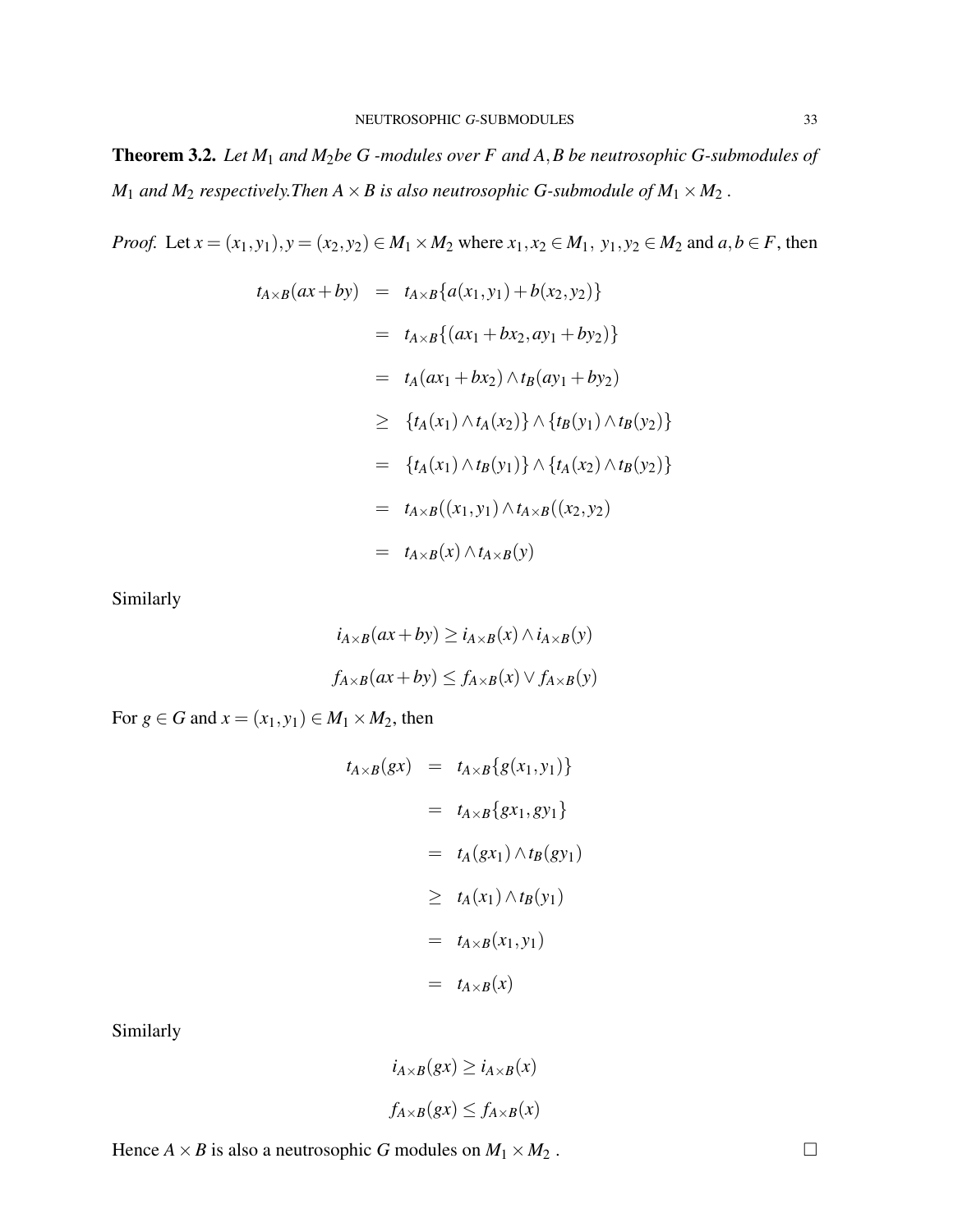Theorem 3.3. *Let M be a G-module over F. Let A and B be two neutrosophic G-submodules of M. Then A*+*B is also a neutrosophic G-submodule of M.*

*Proof.* Let *x*,  $y \in M$  and assume  $\land$  {*t*<sub>*A*+*B*</sub>(*x*),*t*<sub>*A*+*B*</sub>(*y*)} = *e*. Let *h* > 0, then

$$
e - h < t_{A+B}(x) = \sqrt{t_A(a) \land t_B(b) : x = a + b, \ a, b \in M}
$$
\n
$$
e - h < t_{A+B}(y) = \sqrt{t_A(c) \land t_B(d) : y = c + d, \ c, d \in M}
$$

 $\Rightarrow \exists a,b \in M$  such that  $x = a + b$ 

$$
e-h < \{t_A(a) \wedge t_B(b) : x = a+b, a,b \in M\}
$$
  

$$
e-h < \{t_A(c) \wedge t_B(d) : y = c+d, c,d \in M\}
$$

⇒

$$
e-h < t_A(a),\ e-h < t_B(b),\ e-h < t_A(c),\ e-h < t_B(d)
$$

⇒

$$
e - h < t_A(a) \land t_A(c) \le t_A(a + c)
$$
\n
$$
e - h < t_B(b) \land t_B(d) \le t_B(b + d)
$$

We get  $x + y = (a + b) + (c + d) = (a + c) + (b + d)$  such that

$$
e-h < t_A(a+c) \wedge t_B(b+d)
$$
 such that  $x+y=a+c+b+d$ 

⇒

$$
e-h<\vee\{t_A(a+c)\wedge t_B(b+d)\}=t_{A+B}(x+y)
$$

Since *h* is arbitrary, it follows that

$$
t_{A+B}(x+y) \ge e = t_{A+B}(x) \wedge t_{A+B}(y)
$$

Similarly, we can prove that

$$
i_{A+B}(x+y) \ge i_{A+B}(x) \land i_{A+B}(y)
$$

$$
f_{A+B}(x+y) \le f_{A+B}(x) \lor f_{A+B}(y)
$$

Then, let  $b = \vee (t_{A+B}(x), t_{A+B}(y)) = t_{A+B}(x)$  (*say*) and let  $h > 0$ 

$$
b - h < t_{A+B}(x) = \vee \{ t_A(a) \wedge t_B(b) : x = a + b, \ a, b \in M \}
$$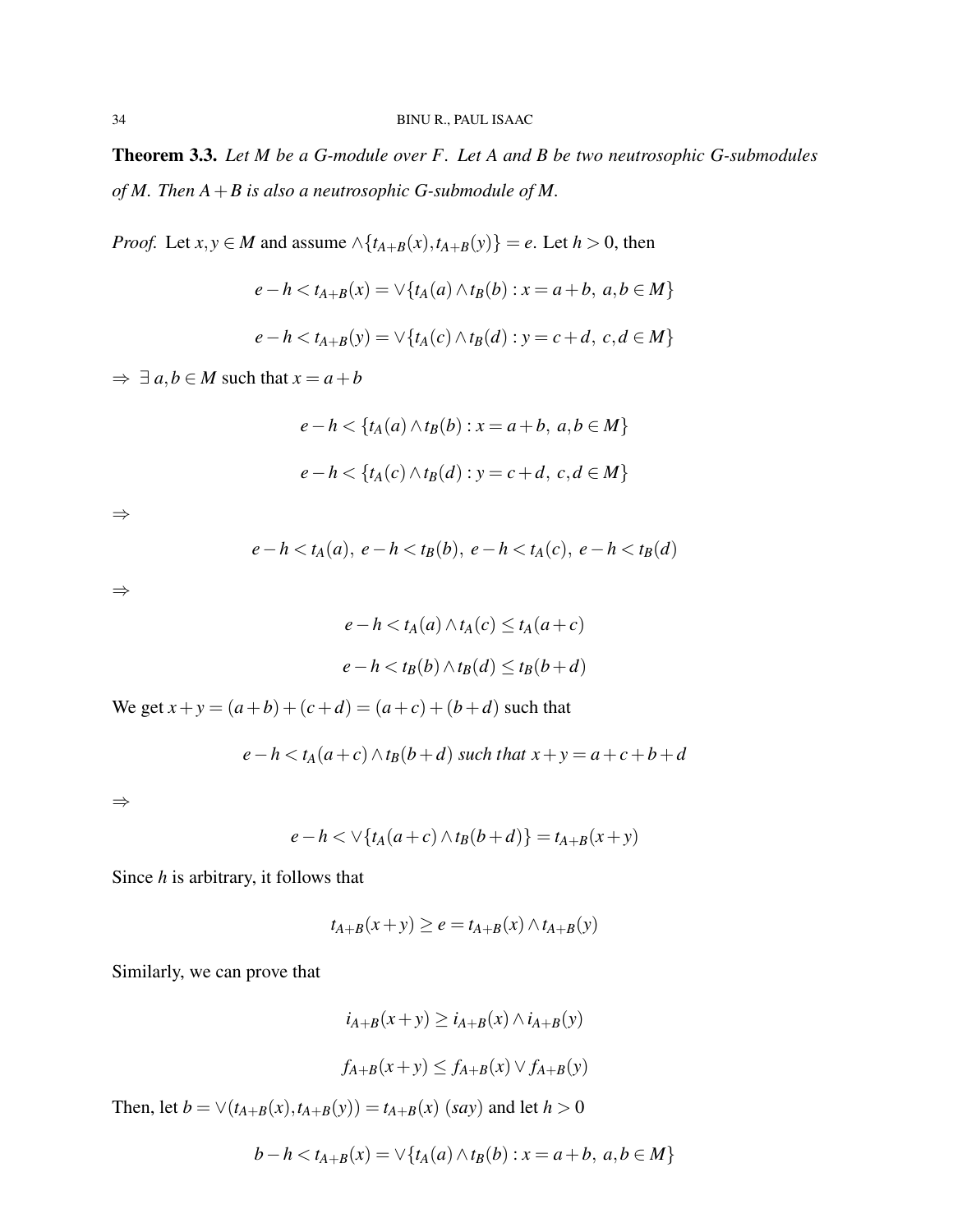$\Rightarrow$  *a*,*b*  $\in$  *M* such that  $x = a + b$ *b*−*h* < { $t_A(a) \land t_B(b)$  :  $x = a + b, a, b \in M$ } ⇒

$$
b-h < t_A(a) \le t_A(ka), b-h < t_B(b) \le t_B(kb), \forall k \in F
$$

Now,  $kx = k(a+b) = ka + kb$ 

⇒

$$
b-h < \{t_A(ka) \wedge t_B(kb)\}\
$$

⇒

$$
b-h \lt \vee \{t_A(ka) \wedge t_B(kb) : kx = k(a+b)\} = t_{A+B}(kx)
$$

Since *h* is arbitrary

⇒

$$
t_{A+B}(kx) \ge b = t_{A+B}(x)
$$

Similarly, we can prove that

$$
i_{A+B}(kx) \geq i_{A+B}(x), f_{A+B}(kx) \leq f_{A+B}(x)
$$

Now, let  $g \in G$ ,  $x, a, b \in M$ 

$$
t_A(ga) \ge t_A(a), t_B(gb) \ge t_B(b) \Rightarrow t_A(ga) \wedge t_B(gb) \ge t_A(a) \wedge t_B(b)
$$

Also,  $gx = g(a+b) = ga+gb$ 

$$
t_{A+B}(x) = \sqrt{t_A(a) \wedge t_B(b) : x = a+b}
$$
  
\n
$$
\leq \sqrt{t_A(ga) \wedge t_B(gb) : gx = ga + gb}
$$
  
\n
$$
\leq t_{A+B}(gx)
$$

*i.e.*  $t_{A+B}(gx) \ge t_A(x)$ . Similarly we can prove that

$$
i_{A+B}(gx) \geq i_A(x), f_{A+B}(gx) \leq f_A(x)
$$

∴  $A + B$  is neutrosophic  $G$ - submodule on  $M$ .  $\Box$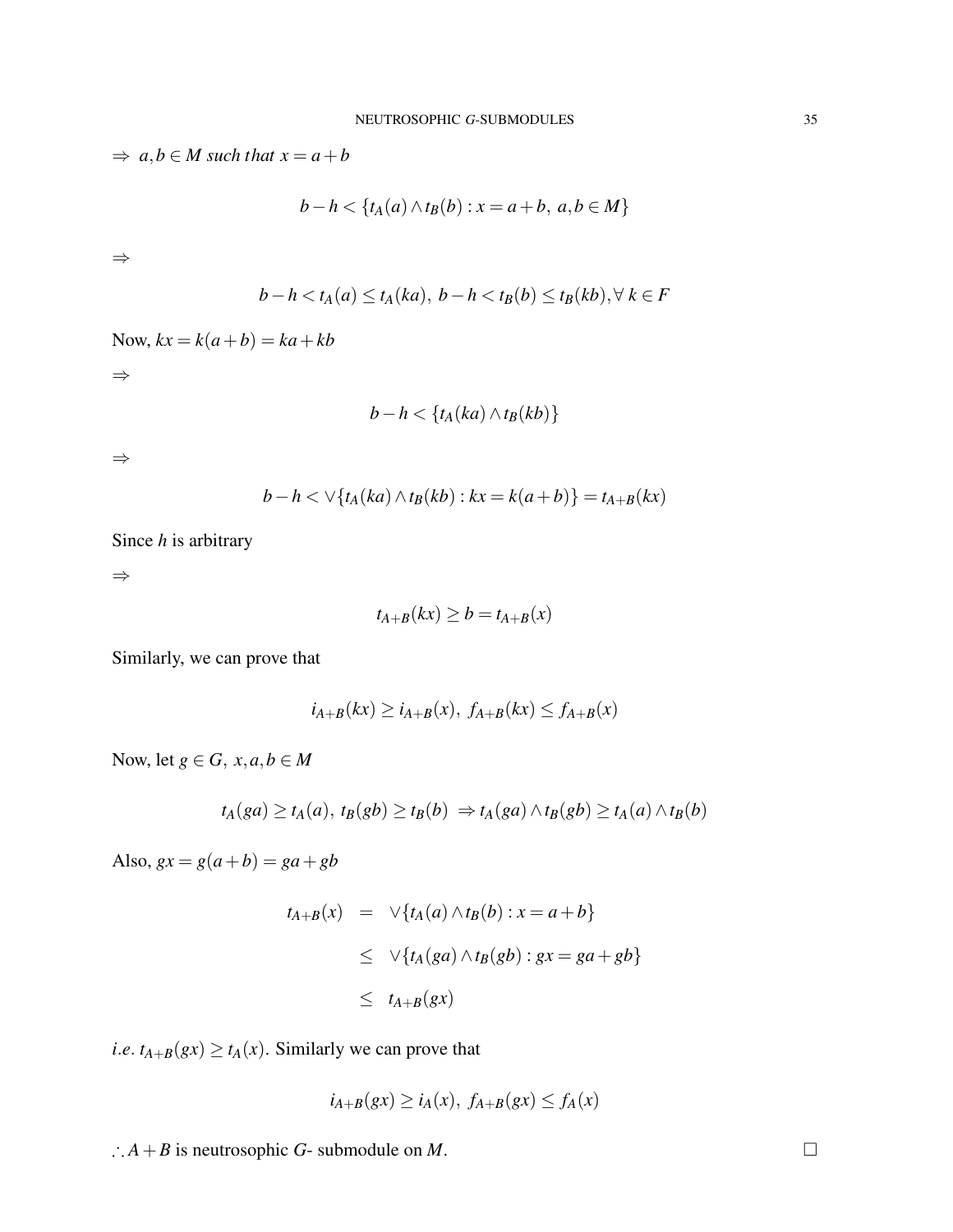Definition 3.3. *Let A be a neutrosophic G-submodule of M and N be a G-submodule of M. Then the restriction of A to N is denoted by A* $|_N$  *and it is a neutrosophic set of N defined as*  $f$ *ollows*  $A|_N(x) = (x, t_{A|_N}(x), i_{A|_N}(x), f_{A|_N}(x))$  where

$$
t_{A|_N}(x) = t_A(x)
$$

$$
i_{A|_N}(x) = i_A(x)
$$

$$
f_{A|_N}(x) = f_A(x)
$$

∀*x* ∈ *N.*

.

Proposition 3.2. *Let A be a neutrosophic G-submodule of a G-module of M over F. Let N be a G-submodule of M. Then*  $A|_N$  *is a neutrosophic G-submodule of N.* 

*Proof.* Let  $a, b \in F$  and  $x, y \in N$ , then  $ax + by \in N$ Consider

$$
t_{A|_N}(ax + by) = t_A(ax + by)
$$
  
\n
$$
\geq t_A(x) \wedge t_A(y)
$$
  
\n
$$
= t_{A|_N}(x) \wedge t_{A|_N}(y)
$$

Similarly,we can prove that

$$
i_{A|_N}(ax+by) \ge i_{A|_N}(x) \wedge t_{A|_N}(y), f_{A|_N}(ax+by) \le f_{A|_N}(x) \vee f_{A|_N}(y)
$$

For  $g \in G$  and  $x \in N$ , we have

$$
t_{A|_N}(gx) = t_A(gx) \ge t_A(x)
$$

similarly we can prove that  $i_{A|_N}(gx) \geq i_A(x)$ ,  $f_{A|_N}(gx) \leq f_A(x)$ Hence  $A|_N$  is neutrosophic *G*-submodule of *N* 

Definition 3.4. *Let M be a G-module over F and N be a G-submodule of M. Then the neutrosophic set A<sup>N</sup> of M*/*Ndefined as*

$$
A_N(x+N) = (x+N, t_{A_N}(x+N), i_{A_N}(x+N), f_{A_N}(x+N)),
$$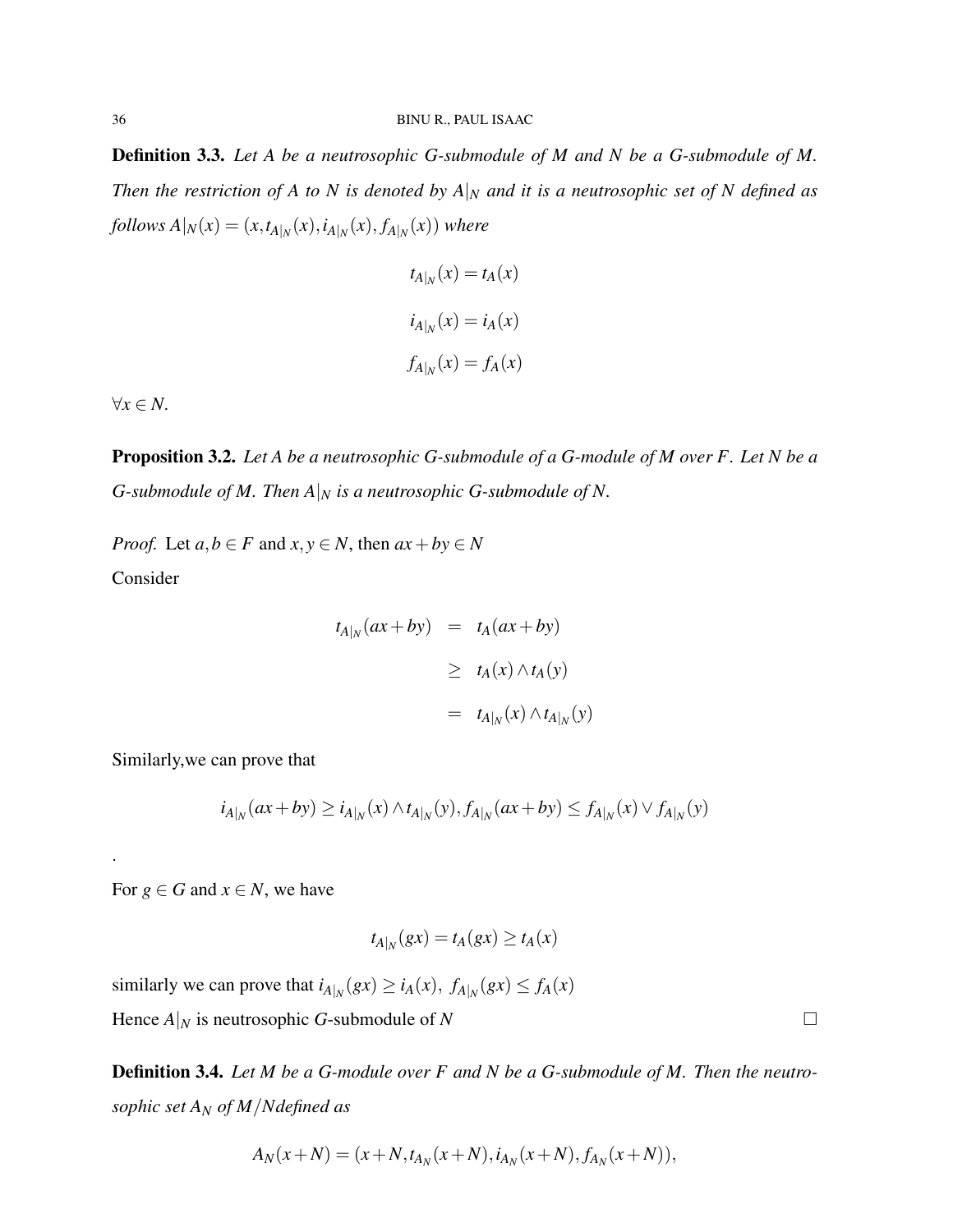*where*

$$
t_{A_N}(x+N) = \forall t_A(x+n) : n \in N
$$
  

$$
i_{A_N}(x+N) = \forall i_A(x+n) : n \in N
$$
  

$$
f_{A_N}(x+N) = \land f_A(x+n) : n \in N, \forall x \in M
$$

Proposition 3.3. *Let M be a G-module over F. Let N be a G- submodule of M. Then A<sup>N</sup> is a neutrosophic quotient G-submodule of M with respect to N or factor neutrosophic G-module of A on M relative to G-submodule N.*

*Proof.* Consider  $x + N$ ,  $y + N \in M/N$ ,  $g \in G$ ,  $a, b \in K$ . By definition

$$
t_{A_N}\{a(x+N)+b(y+N)\} = t_{A_N}\{(ax+by)+N\}
$$
  
\n
$$
= \vee \{t_A[(ax+by)+n] : n \in N\}
$$
  
\n
$$
\geq \vee \{t_A[(ax+by)+an_1+bn_2] : n = an_1+bn_2, n_1, n_2 \in M\}
$$
  
\n
$$
= \vee \{t_A[a(x+n_1)+b(y+n_2)] : n_1, n_2 \in N\}
$$
  
\n
$$
\geq \vee \{t_A(x+n_1) \wedge t_A(y+n_2) : n_1, n_2 \in N\}
$$
  
\n
$$
\geq [\vee \{t_A(x+n_1) : n_1 \in N\}] \wedge [\vee \{t_A(y+n_2) : n_2 \in N\}]
$$
  
\n
$$
= t_{A_N}(x+N) \wedge t_{A_N}(y+N)
$$

Similarly

$$
i_{A_N}\{a(x+N) + b(y+N)\} \ge i_{A_N}(x+N) \wedge i_{A_N}(y+N)
$$
  

$$
f_{A_N}\{a(x+N) + b(y+N)\} \le f_{A_N}(x+N) \vee f_{A_N}(y+N)
$$

Consider  $\forall x \in M, g \in G$ 

$$
t_{A_N}\lbrace g(x+N)\rbrace = t_{A_N}\lbrace gx+N\rbrace
$$
  

$$
= \sqrt{\lbrace t_A(g(x+n)) : n \in N\rbrace}
$$
  

$$
\geq \sqrt{\lbrace t_A(x+n) : n \in N\rbrace}
$$
  

$$
= t_{A_N}(x+N)
$$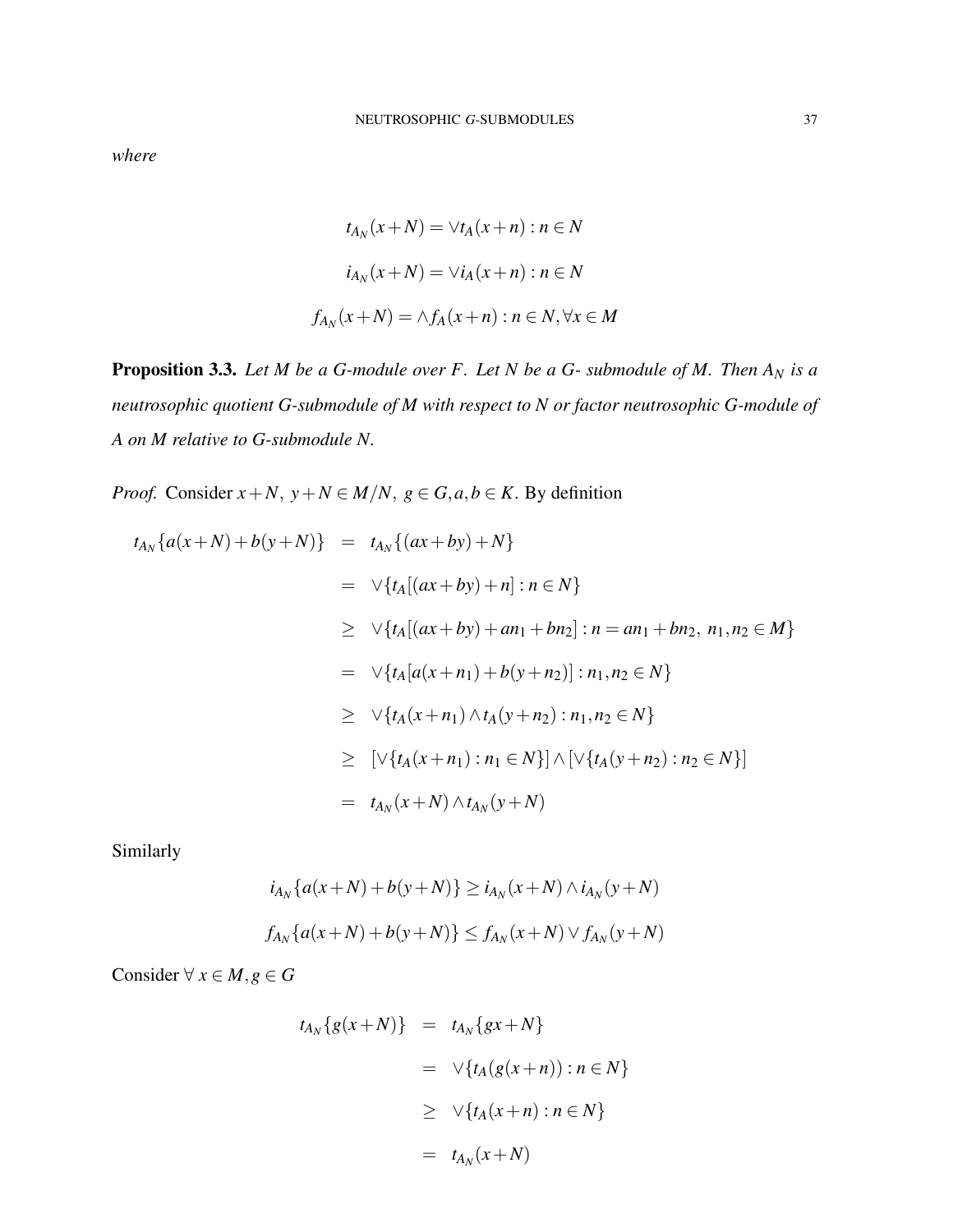Similarly

$$
i_{A_N}\{g(x+N)\}\geq i_{A_N}(x+N)
$$
  

$$
f_{A_N}\{g(x+N)\}\leq f_{A_N}(x+N)
$$

Hence  $A_N$  is a neutrosophic *G* -submodule of  $M/N$ .

 $\Box$ 

# 4. CONCLUSION

Neutrosophic *G*- submodule is one of the generalizations of an algebraic structure, *G*-module. This paper has developed a combination of an algebraic structure *G*-module with neutrosophic set. The algebraic property of neutrosophic *G*-submodules and its sum, product, intersection, Cartesian product , quotient and restriction of neutrosophic *G*-submodules are defined. Also we can extend the study of neutrosophic *G*-submodules in homomorphism and isomorphism of neutrosophic *G*-submodules.

#### CONFLICT OF INTERESTS

The author(s) declare that there is no conflict of interests.

### **REFERENCES**

- [1] K. T. Atanassov, New operations defined over the intuitionistic fuzzy sets, Fuzzy Sets Syst. 61 (1994), 137– 142.
- [2] V. Cetkin, B. P. Varol, and H. Aygun, On neutrosophic submodules of a module, Infinite Study, 2017.
- [3] C. W. Curties and I. Reiner, Representation Theory of Finite Group and Associative Algebra, Interscience Publishers, Inc., USA, 1962.
- [4] C. W. Curtis and I. Reiner, Representation theory of finite groups and associative algebras, vol. 356, Amer. Math. Soc., 1966.
- [5] S. Fernandez, A study of fuzzy *G*-modules, PhD thesis, M. G. University, Kottayam, Kerala, India, 2004.
- [6] P. Isaac and P. P. John, On intuitionistic fuzzy submodules of a module, Int. J. Math. Sci. Appl. 1 (3) (2011), 1447-1454.
- [7] P. Sharma, Isomorphism theorems for intuitionistic fuzzy submodules of g-modules, Notes IFS, 22 (2016), 80–88.
- [8] P. Sharma and T. Kaur, Intuitionistic fuzzy g-modules, Notes IFS, 21 (2015), 6–23.